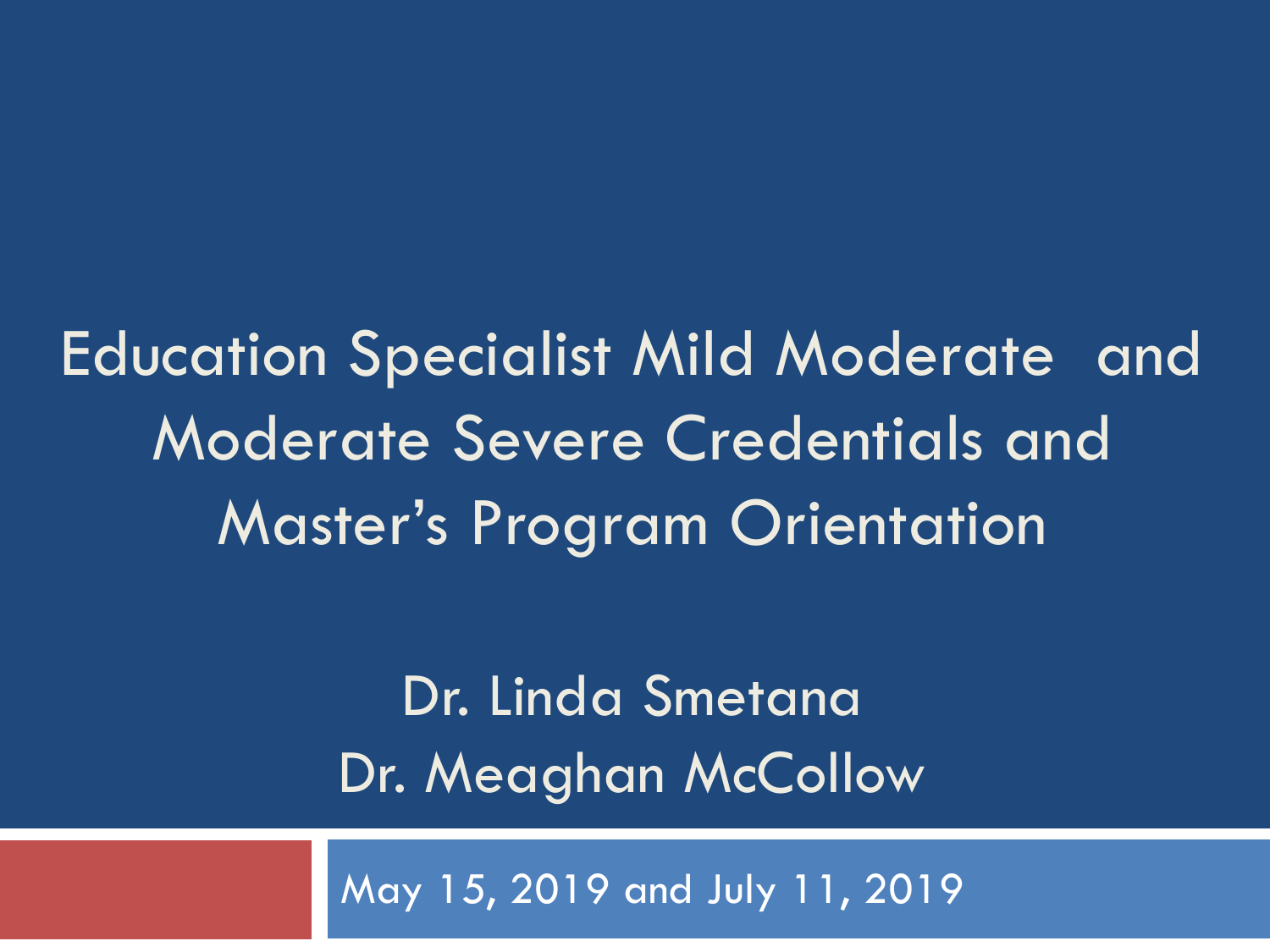

- $\Box$  4 semesters plus one summer
- $\Box$  Hybrid format- classes meet every other week
- □ Leads to Education Specialist Credential and Master's in Special Education Degree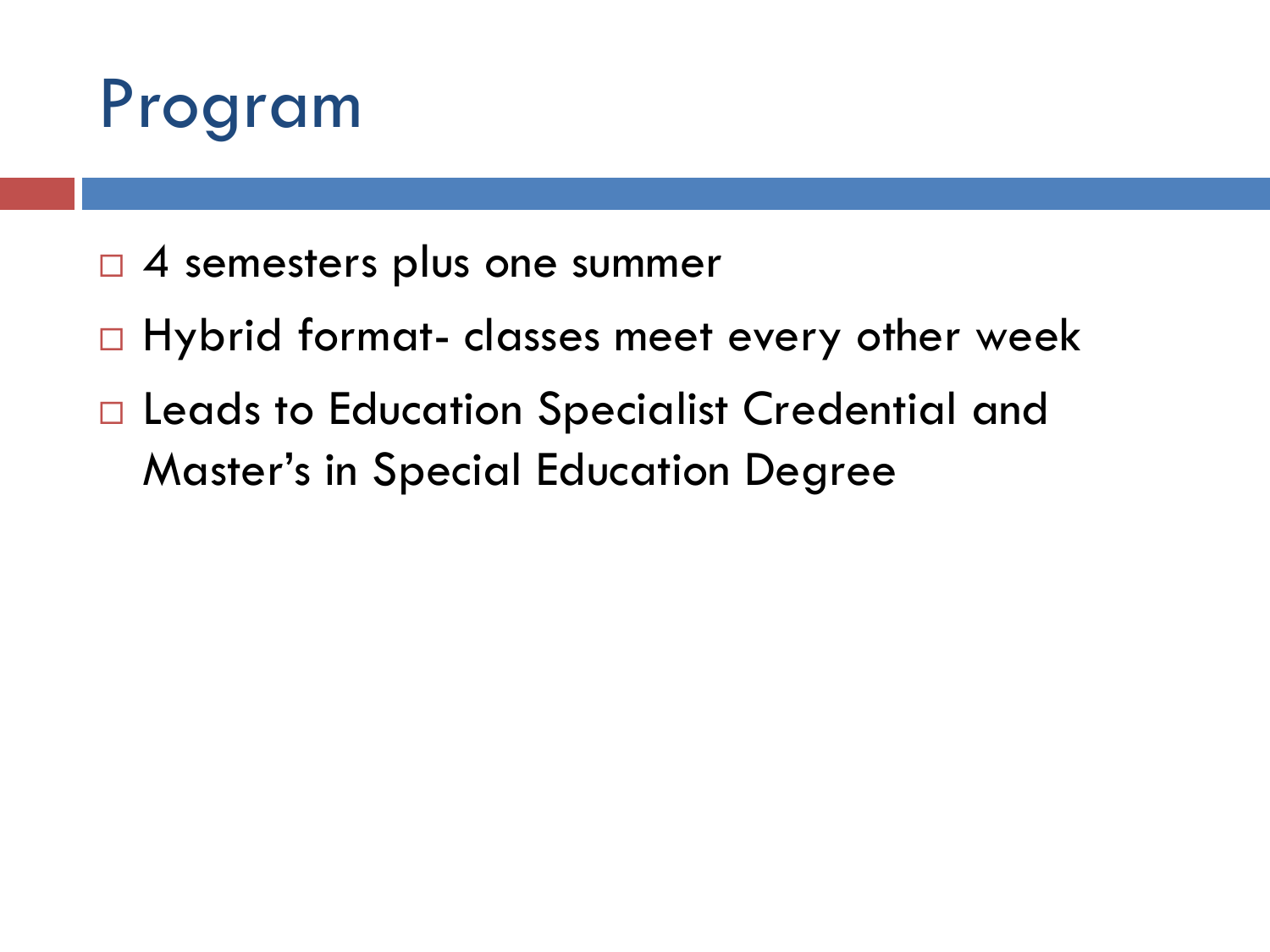### Models of Service Delivery

- **Learning centers**
- **Resource room**
- **Push-in/pull out programs**
- **<u>Elatervention</u>** programs
- **O** Inclusion programs
- **O** Co-teaching, consulting, collaborating
- $\blacksquare$  Transition
- **E** Self contained classrooms
- **E** Subject specific classrooms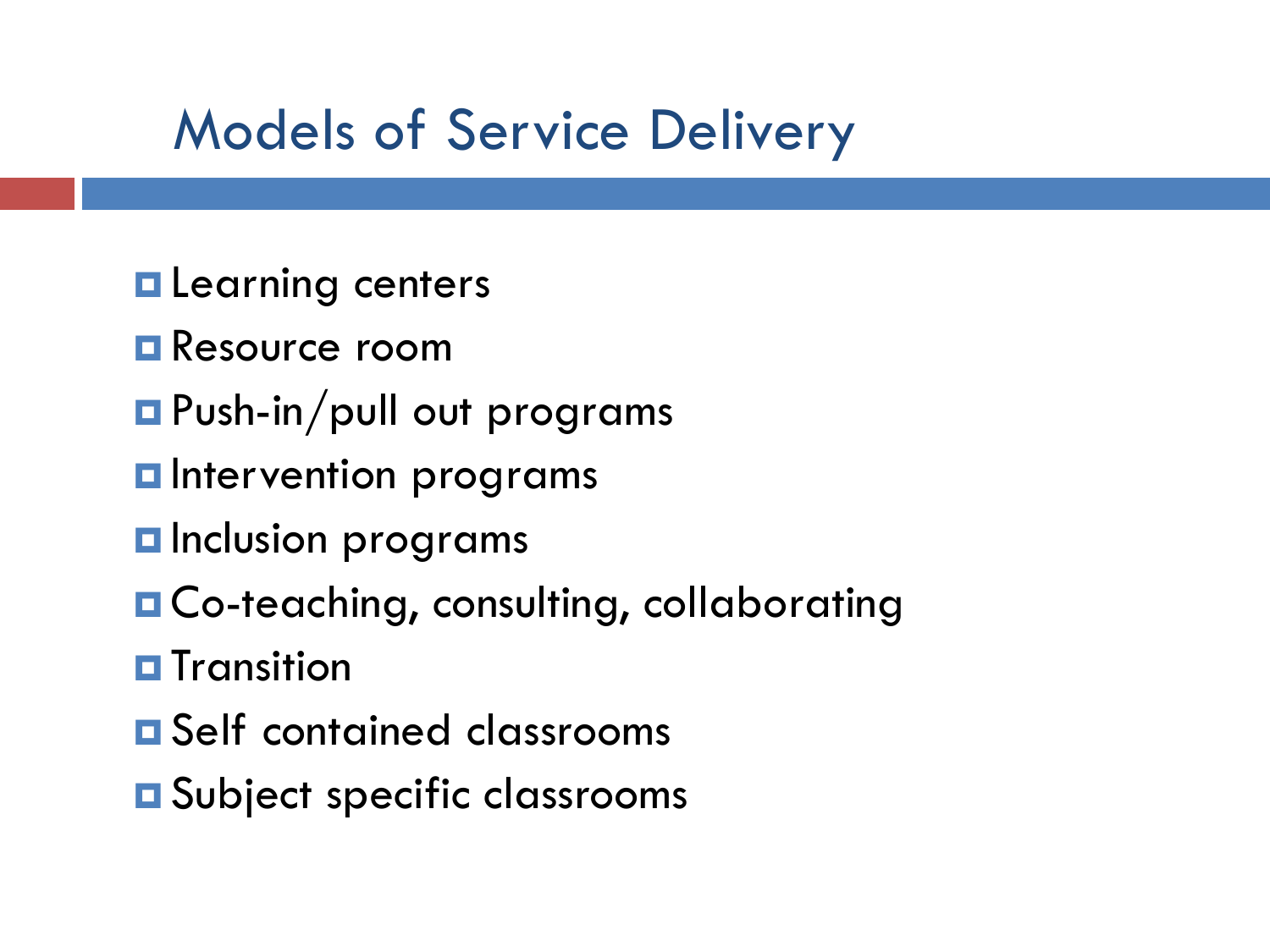# Complete your Application

- 3 Letters of Recommendation
- □ Certificate of Clearance
- □ Early Fieldwork verification
- US Constitution
- □ CSET
- □ CBEST

□ Complete CSET and CBEST within the first year; the earlier the better.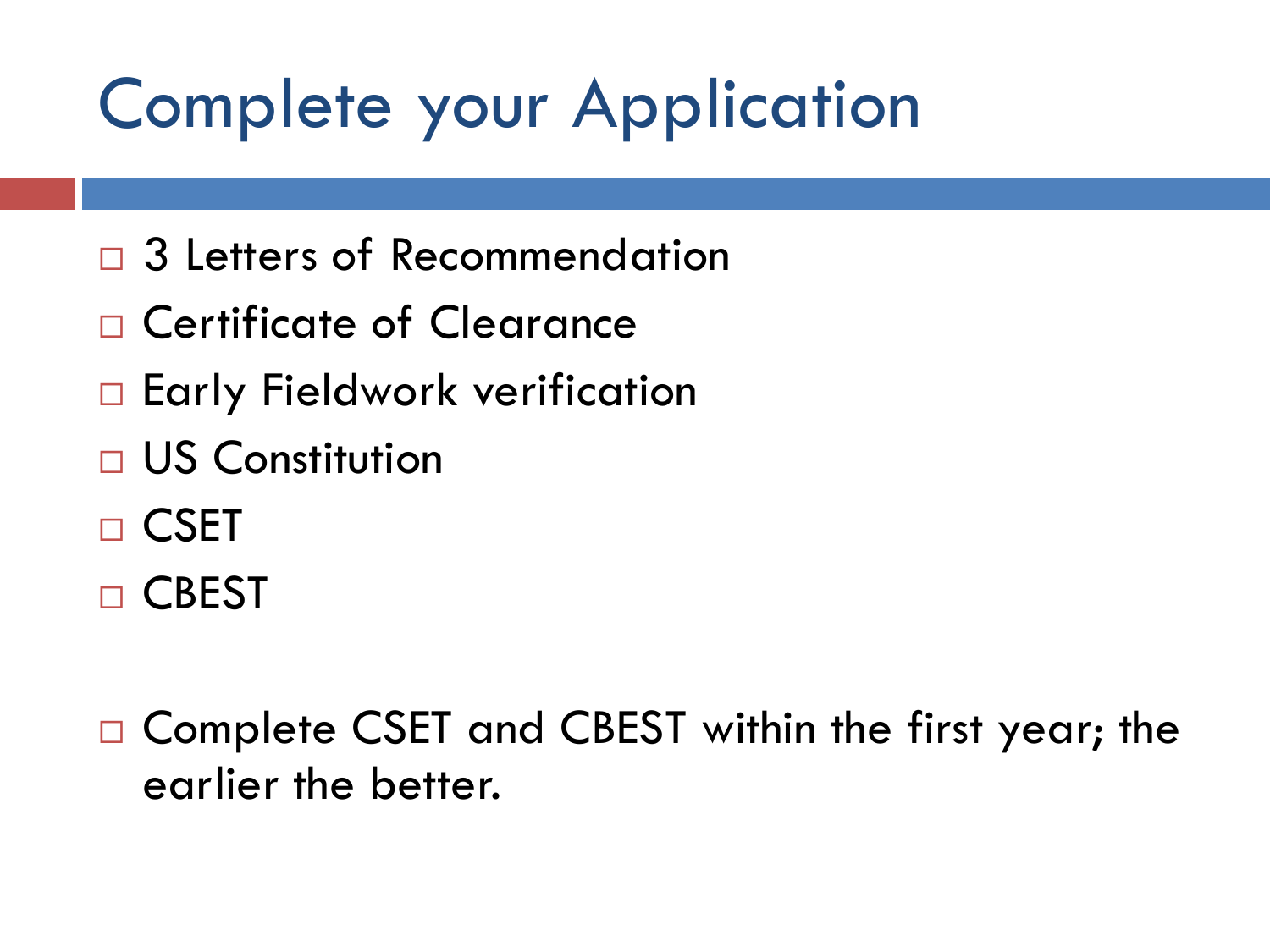

- □ Building the foundation
- $\Box$  Learnings across disciplines of study
- Summer June 3 July 26 Hayward Campus
	- Monday-Thursday 4:30-8 weeks 1 and 2
	- Monday-Thursday 9:00- 2:00 or 3:00 weeks 3-8
	- $\blacksquare$  **TED 505, TED 508, TED 510, SPED 505**
	- **THED 697 (will meet after a class, TBD)**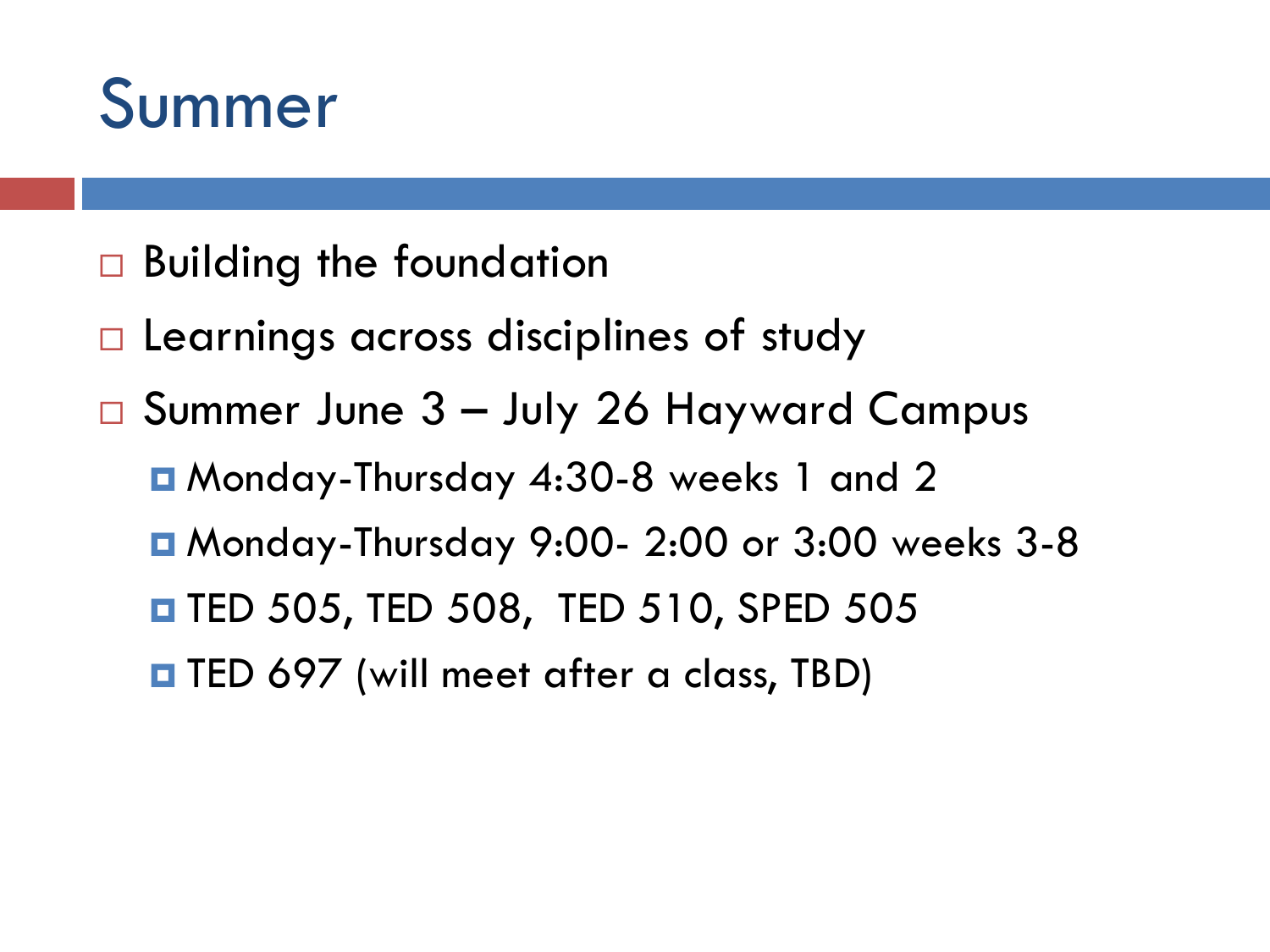# Fall Semester

- □ Classes begin August 19
- $\square$  Time 4:30-8
- □ Be certain you are enrolled in all courses
- □ Courses take place every other week
- Odd weeks face-face
- □ Even weeks online, fieldbased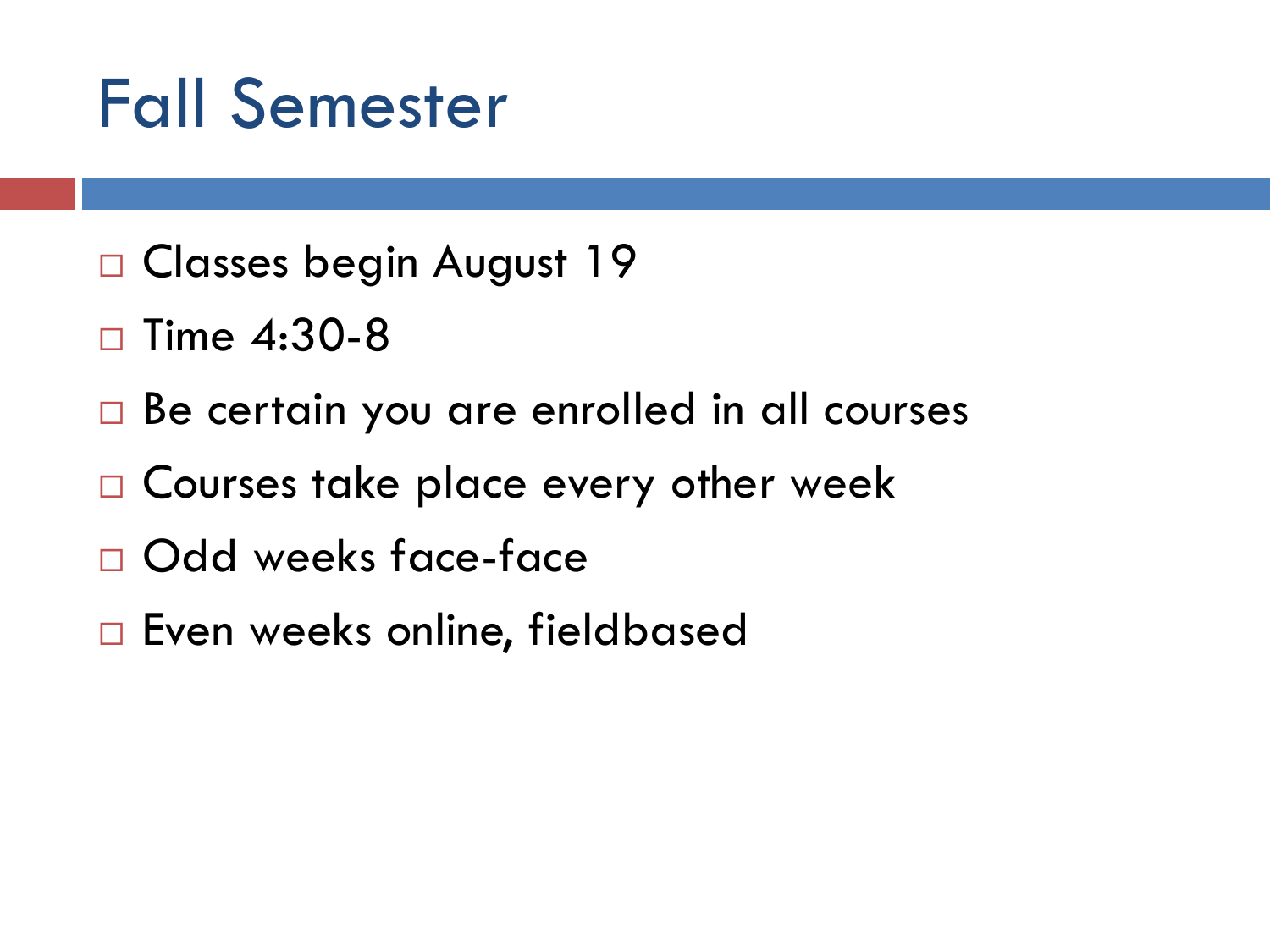## **Year 1**

**SPED 697** Section 1

- **Fall Semester**
- **SPED 601** Educational Practices: Mild Moderate Disabilities **or SPED 602** Educational Practices: Moderate Severe **Disabilities**
- □ SPED 604<sup>\*</sup> Mental Health & Positive Behavior Supports

#### **Spring Semester**

- **TED 509** Curriculum & Instruction: Language Arts & Social **Studies**
- □ SPED 605<sup>\*</sup> Communication and Technology (4 Saturdays)
- **SPED 606** Assessment: Mild Moderate Disabilities **or SPED 608\*** Instruction & Behavioral Supports & Strategies Moderate Severe Disabilities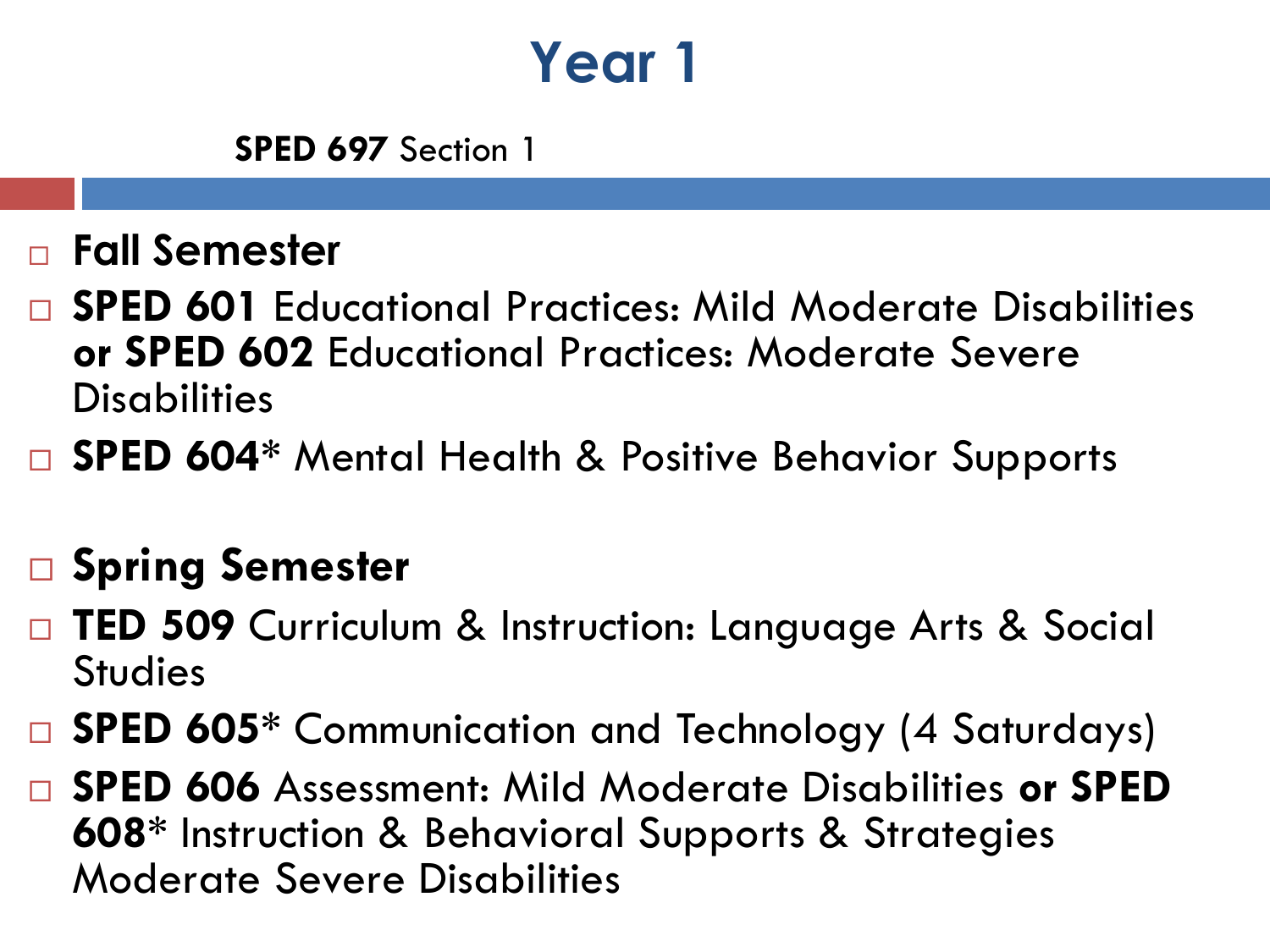## **Fieldwork/ Intern Teaching**

- **All interns complete SPED 695 each quarter**
- □ Interns: district employment, CSET, CBEST, Constitution completed
- **Spring year 1 SPED 611** Fieldwork I: Mild Moderate Disabilities **or SPED 615** Fieldwork I: Moderate Severe Disabilities
- **Fall year 2 SPED 612** Fieldwork II: Mild Moderate Disabilities **or SPED 616** Fieldwork II: Moderate Severe Disabilities
- **Spring year 2 SPED 613** Final Student Teaching: Mild Moderate Disabilities **or SPED 617** Final Student Teaching: Moderate Severe **Disabilities**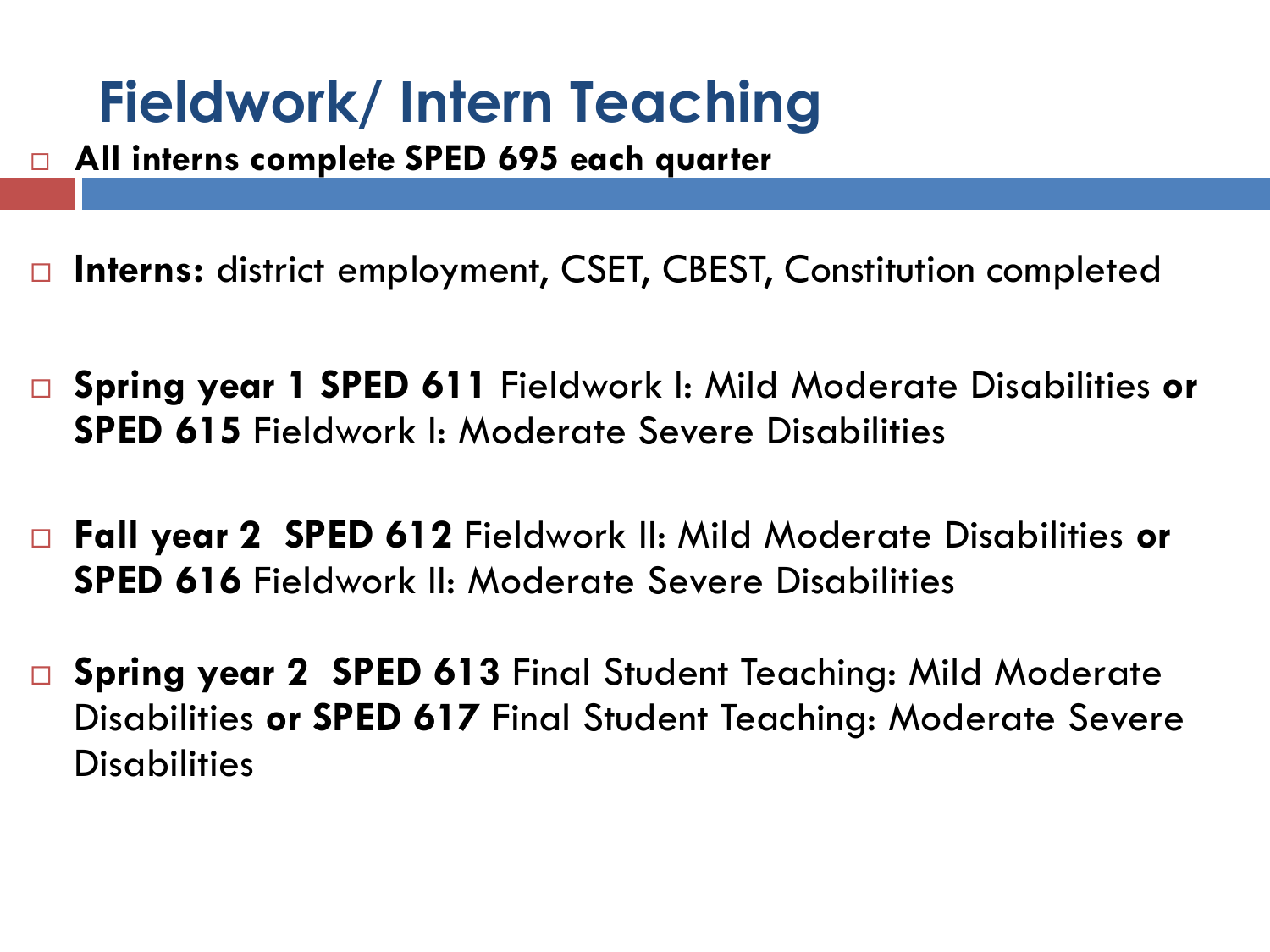# Fieldwork/Student Teaching

- □ Begin spring 2020
- Increase in time

3 days/wk (spr yr 1), 4 days/wk (fall yr 2), 5 days/wk (spr yr 2)

- □ Placement
	- **Q** Year 1 remain in employment as instructional support staff
	- **Placements made by Dr. Smetana and Dr. Mc Collow**
- □ Requests
	- **D** Complete Fieldwork Request Form
- □ Evaluations
	- **□** 3 way conference at end of placement; TPEs
- □ Need Negative TB, Immunization Form Student Health Center
- □ May also need fingerprints for school district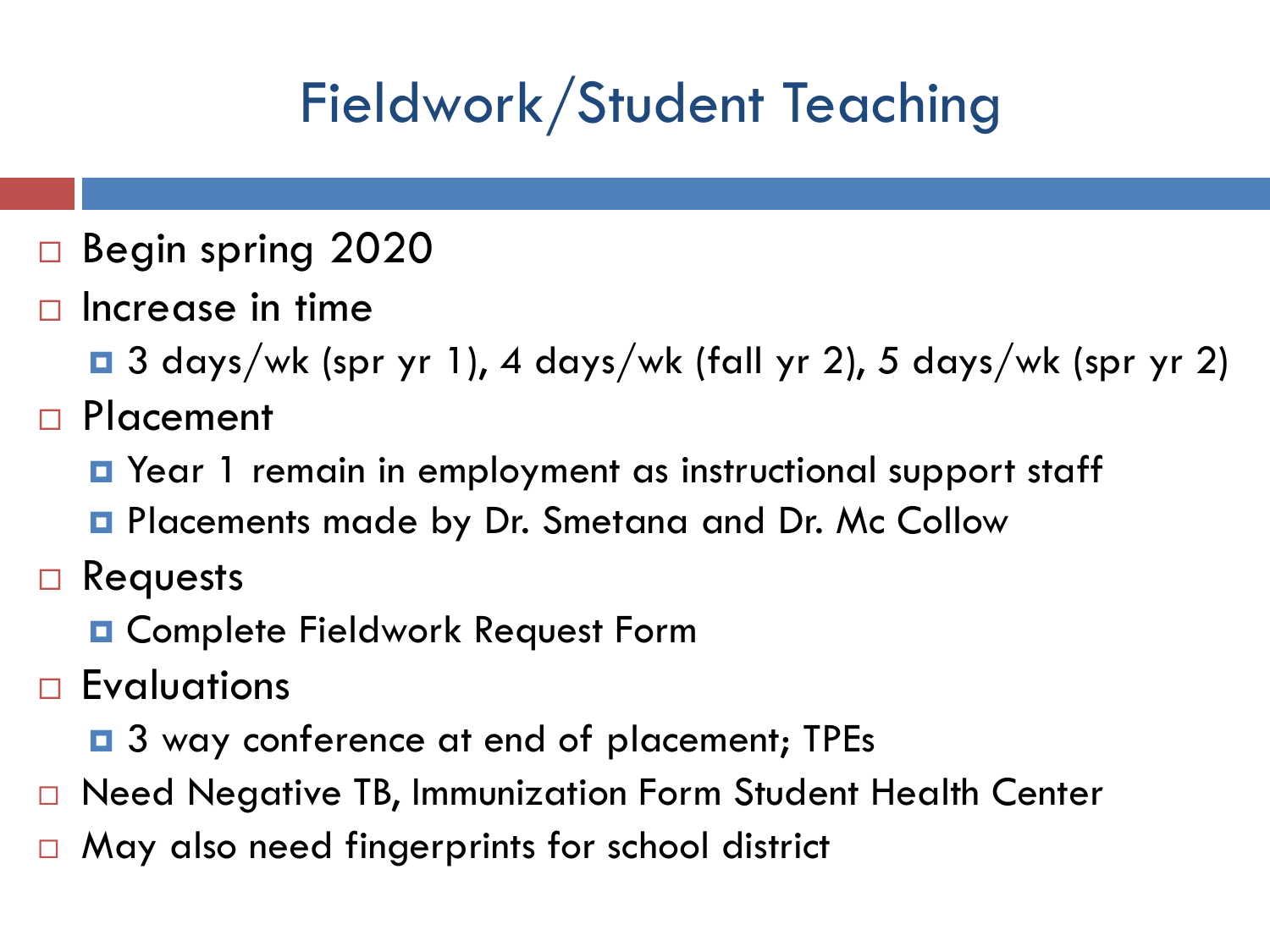

- **Fall Semester SPED 607** Curriculum & Instruction: Mild Moderate Disabilities **or SPED 609** Assessment, Curriculum & Instruction: Moderate Severe Disabilities
- **SPED 610** Research & Professional Practices
- **SPED 612** Fieldwork II: Mild Moderate Disabilities **or SPED 616**  Fieldwork II: Moderate Severe Disabilities
- **Spring Semester SPED 613** Final Student Teaching: Mild Moderate Disabilities **or SPED 617** Final Student Teaching: Moderate Severe **Disabilities**
- **SPED 693** Capstone Research Project
- **SPED 603** Collaborative Educational Processes & Transition Services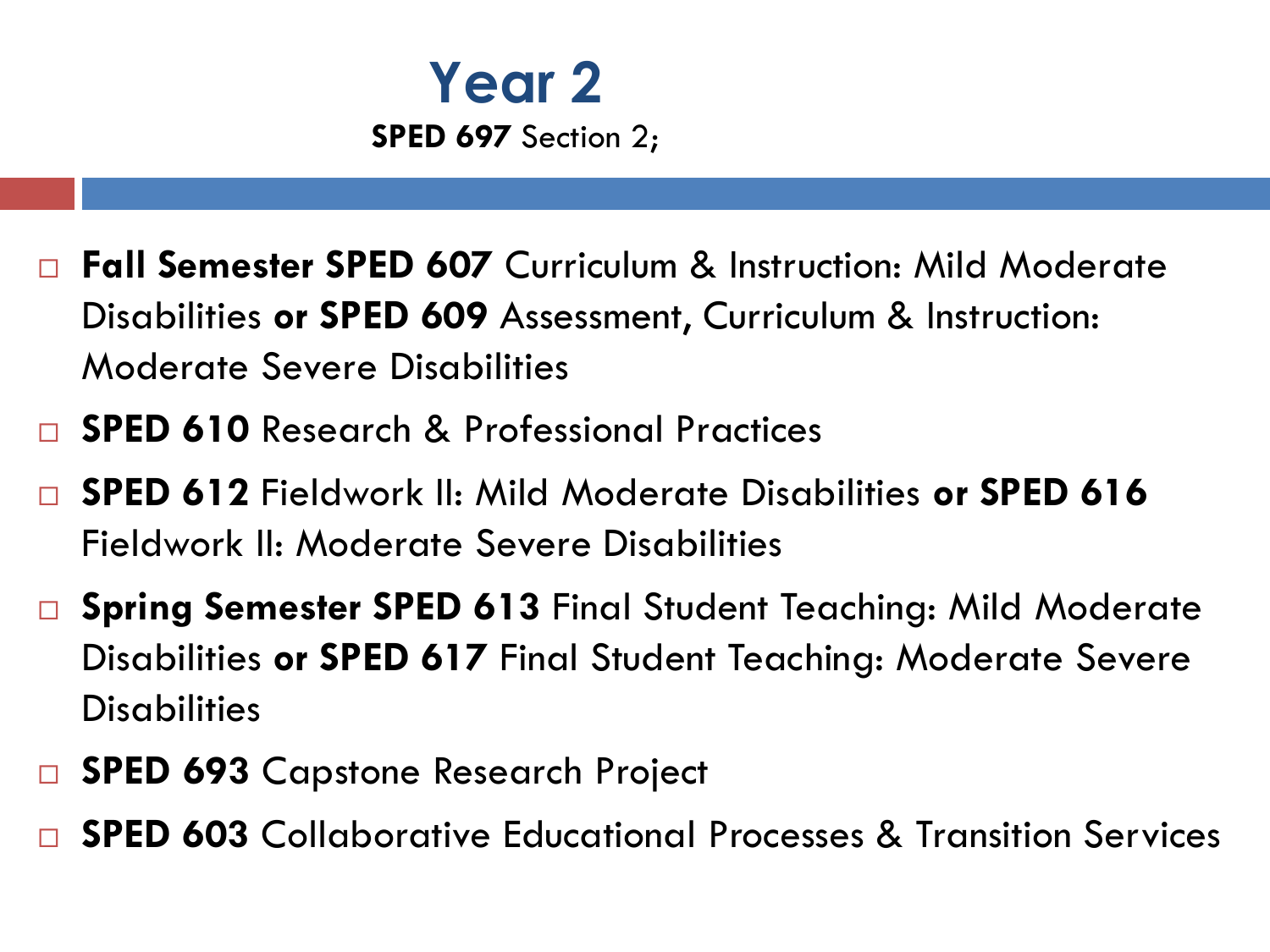# Employment -permits

- □ Short term staff permit
	- **□** BA degree
	- **O** CBEST completed (or equivalent)
	- **E** Enrollment in a program
	- **O** Subject matter competency
- □ Provisional intern permit
	- **□** BA degree
	- **□ CBEST** completed (or equivalent)
	- **D** Not met subject matter competency requirement
	- **E**nrollment in a program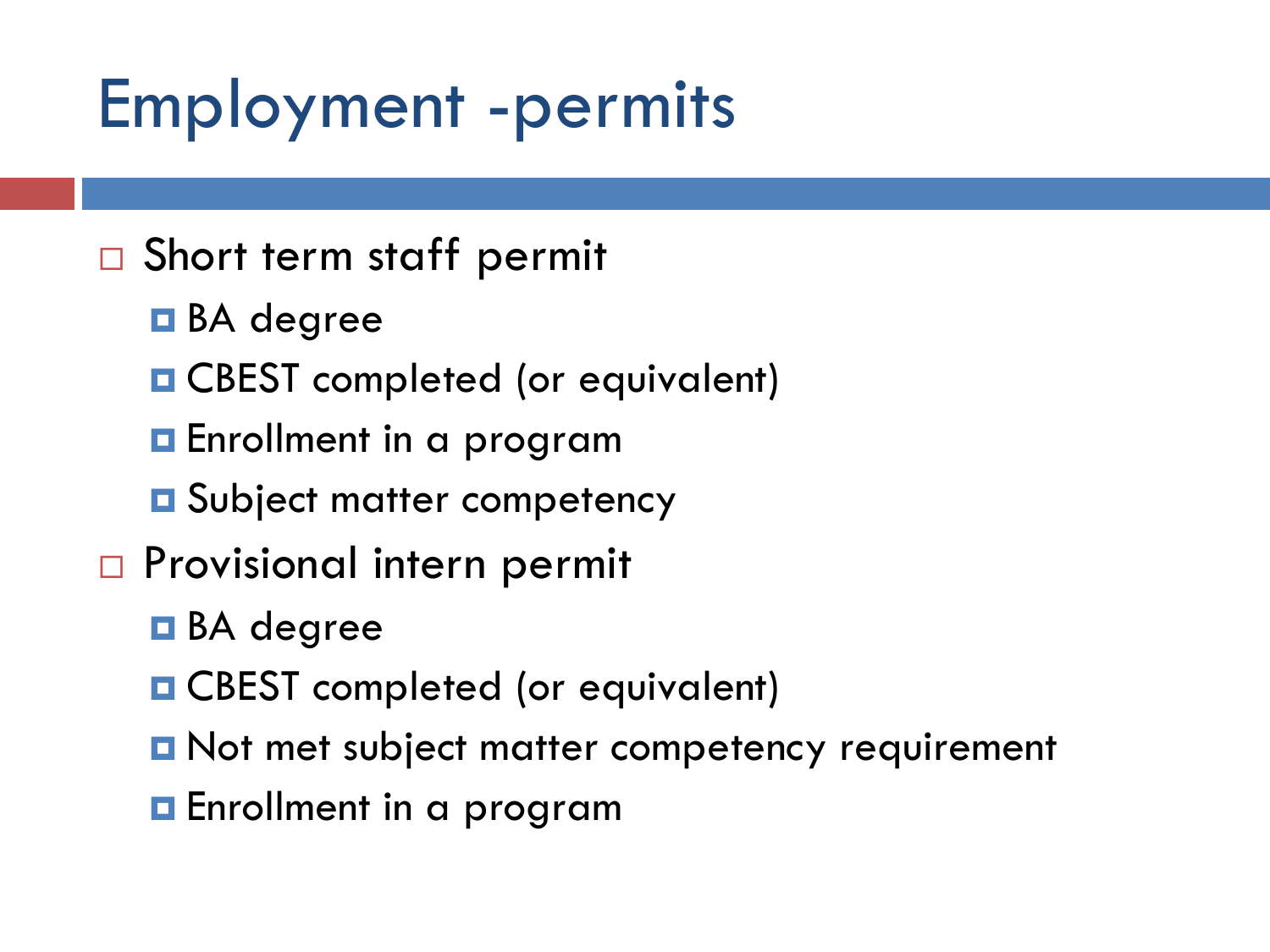#### Employment Internships

- Complete Intern Application, Google Doc
- Be approved by Dr. Smetana
- Letter of eligibility for internship
- Must have employment offer in writing from a participating school district
- Up to 100%; must make arrangements to complete other field requirements
- Take ADDITIONAL fieldwork course, SPED 695 each quarter
- May be removed by district or program
- No grades of C, D, F, Incomplete, No Credit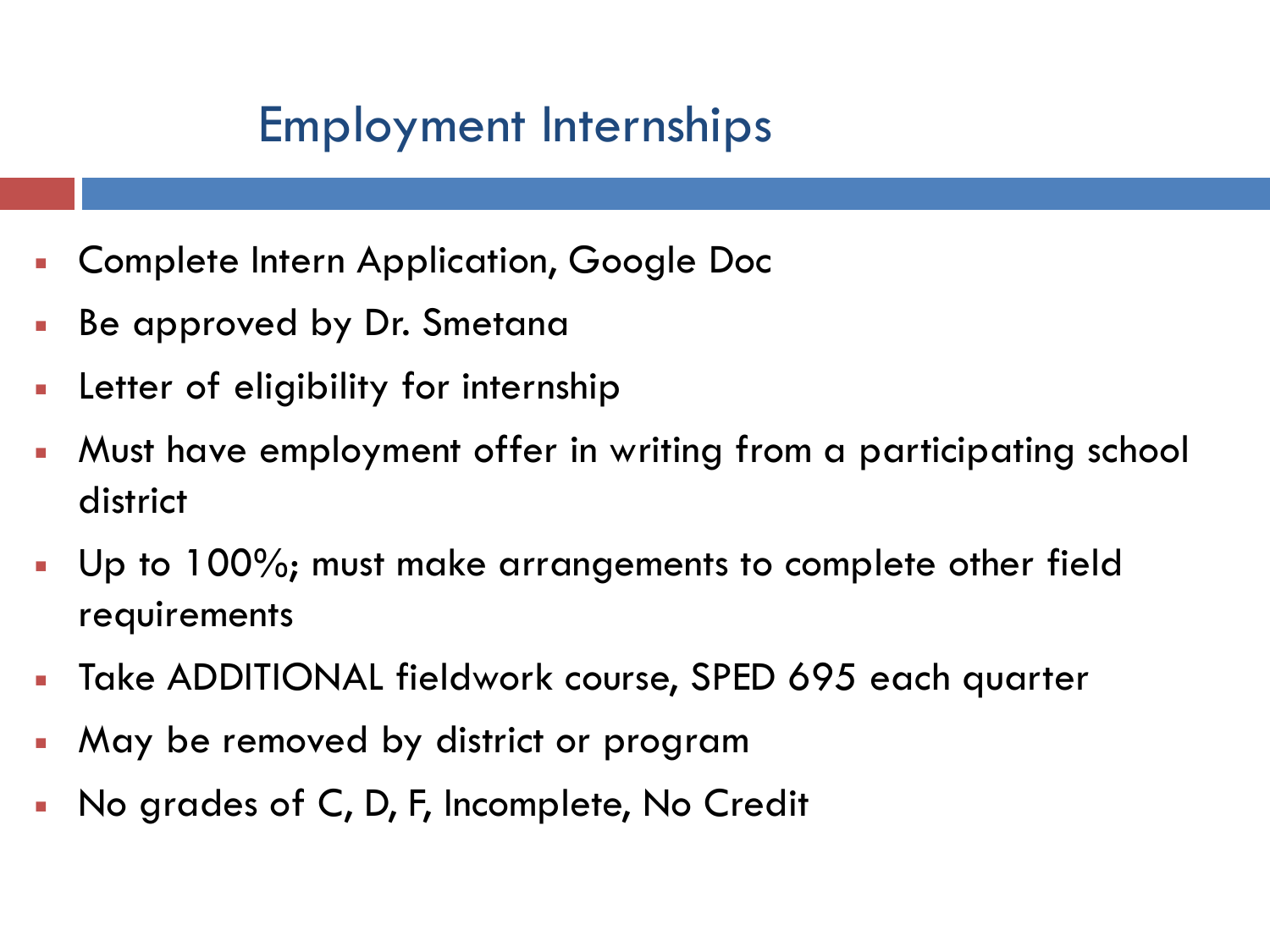### **Expectations**

- Communicate, communicate, communicate
- Minimum gpa of 3.0
- Grades of C, D, F, NC need to be repeated
- Grade of CR for all fieldwork
- Standard American English
- Technology including e-mail, presentation, MS word suite of applications, Google
- □ Strong listening skills
- Successful work in the field
- Professionalism at all times including phone/email communications
- Check horizon e-mail daily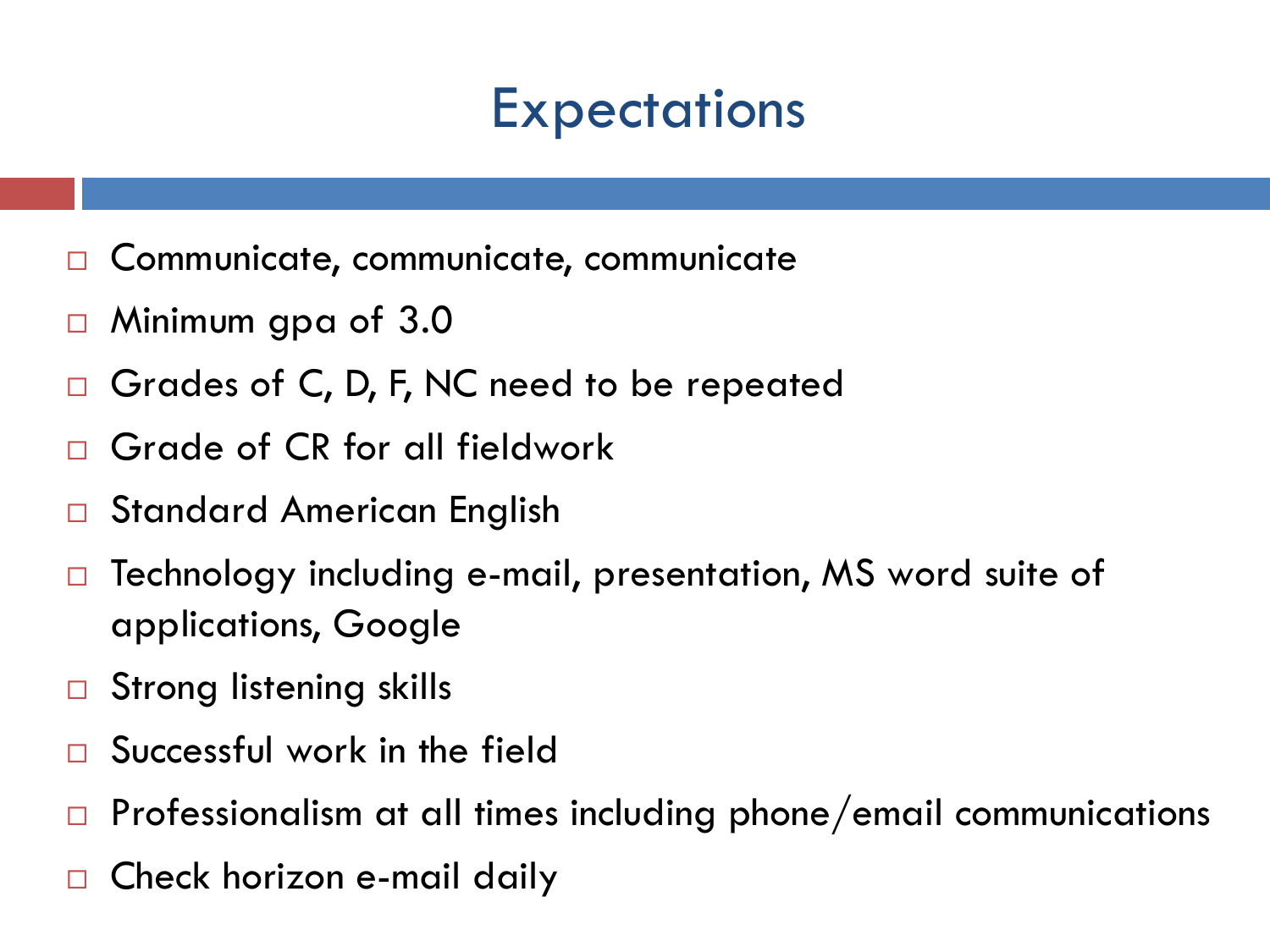## Success in Class

- BLACKBOARD postings for class materials and notices
- Be ON TIME; classes start at 4:30; stay until class ends
- Make childcare, carpool arrangements ahead of time
- $\Box$  Plan appointments, vacations outside of school time
- Make arrangements to leave when students leave at your school site
- Bring food, snack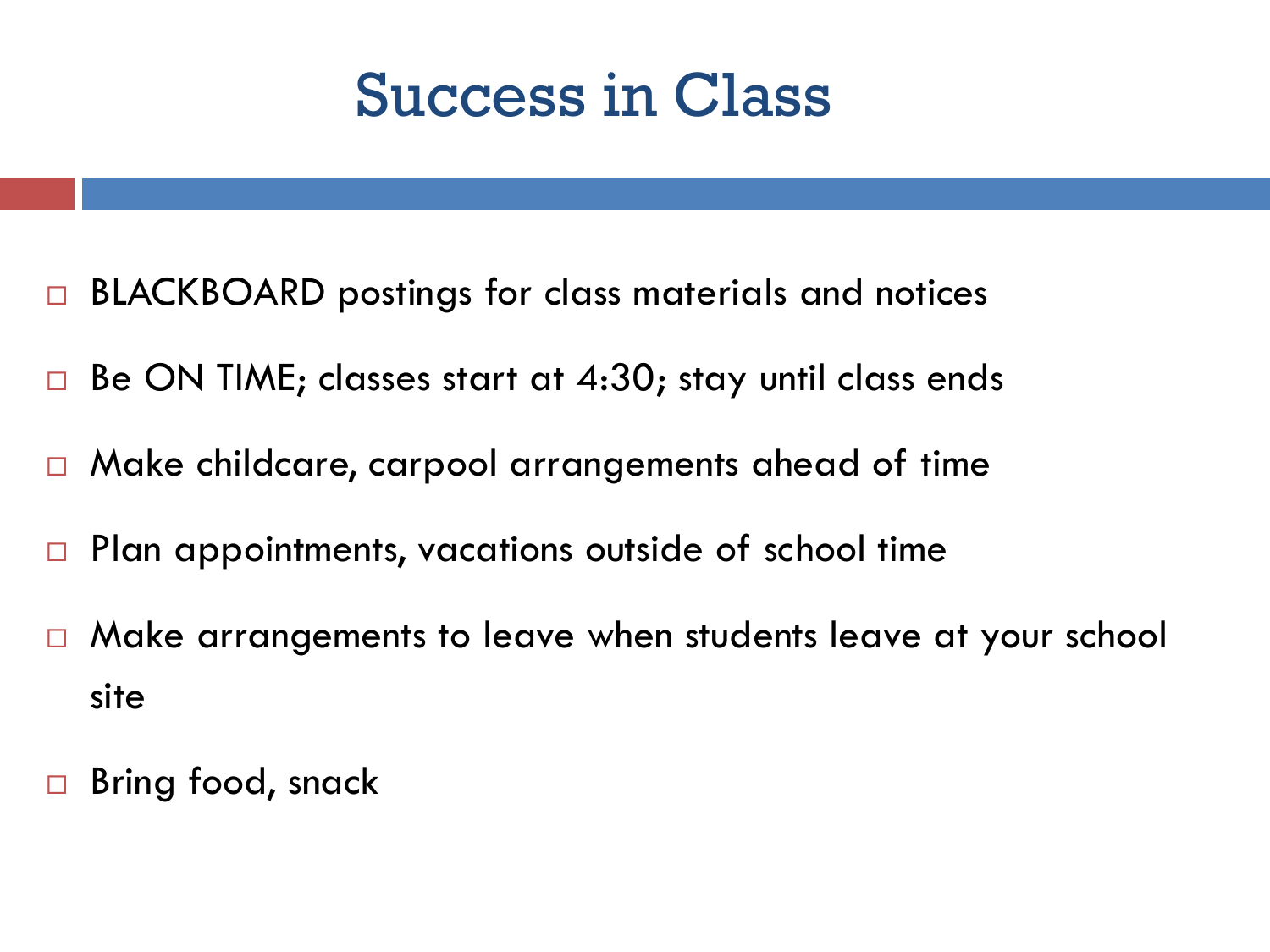### Success in Class

- Read syllabus, note questions
- BE ENGAGED! ACTIVE! ALIVE
- Plan out your assignments, schedule time, meet deadlines
- □ Notify instructor, emergency or absence
- Accept consequences for absences
- Incomplete grades only assigned in case of an emergency and are up to date with all assignments
- □ 2-4 weeks for completion
- $\Box$  Enroll in SPED 697 each semester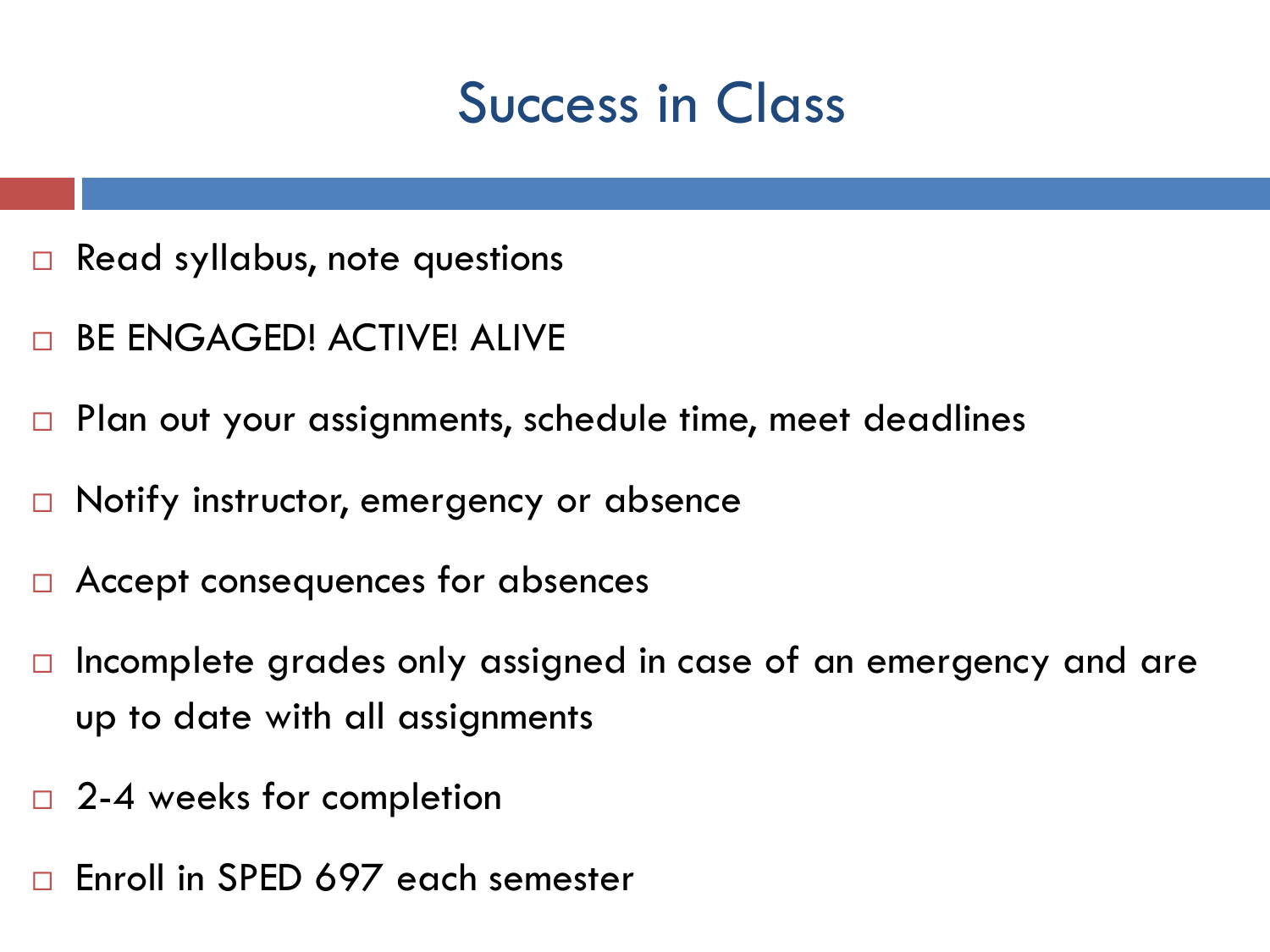#### **Success**

#### □ Horizon account

- **E** Activate your account
- **O Communication from University**
- **D** Check daily
- **OGOOGLE CLASSFOOM**
- □ Registration
	- **Responsibility is yours**
	- **E**-mail from university, register on time
	- **O** Schedule online
	- **Pay your fees**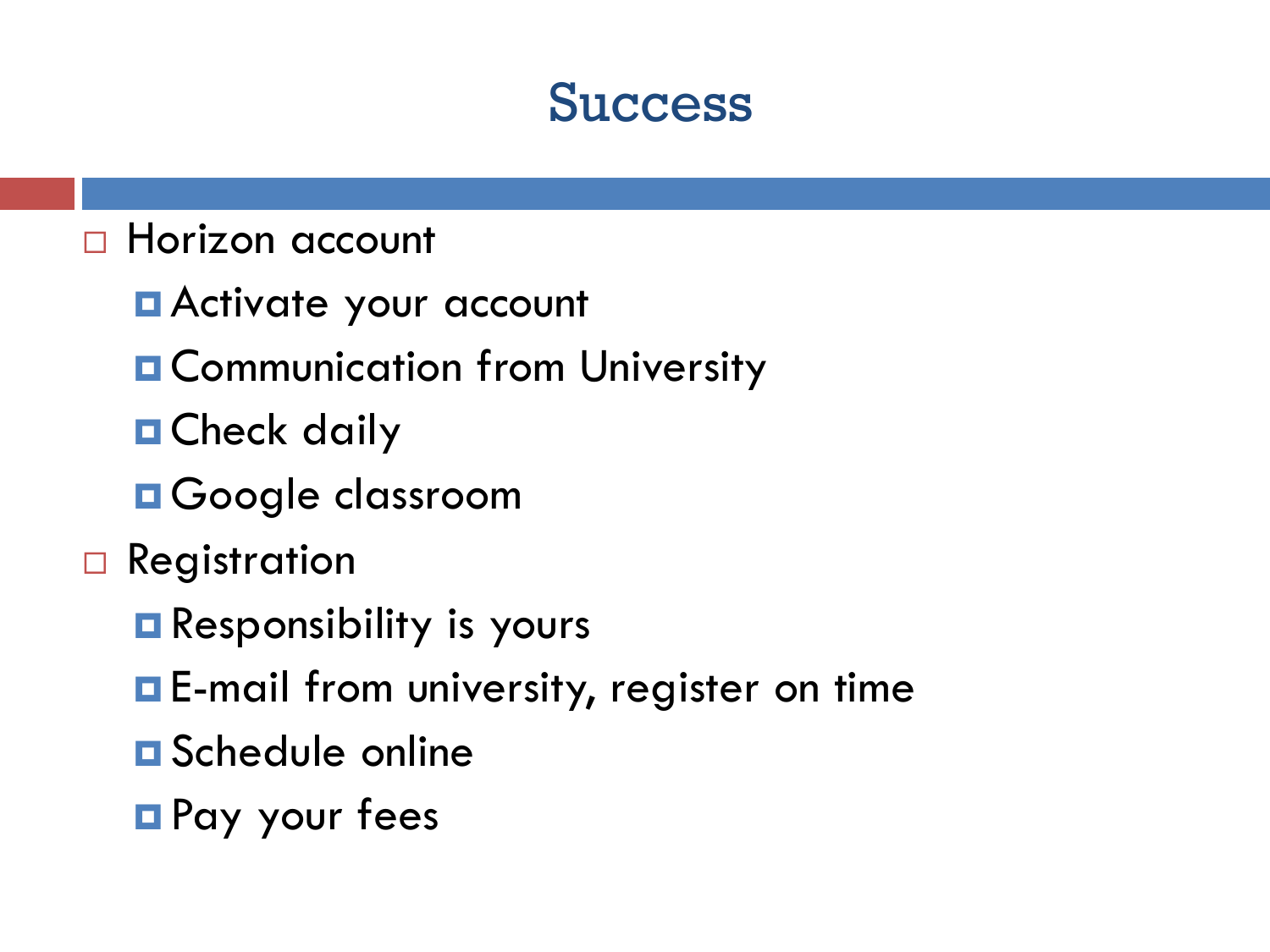#### **Success**

#### Dress

- **Professional**
- D Differentiate yourself from students
- Avoid…….

#### $\Box$  In the field

- **Represent CSUEB**
- **Respect, problem solver**
- **n** Confidentiality
- GET INVOLVED in your placement
- **Plan, teach, reflect, apply**
- **□** Communicate with cooperating teacher/University supervisor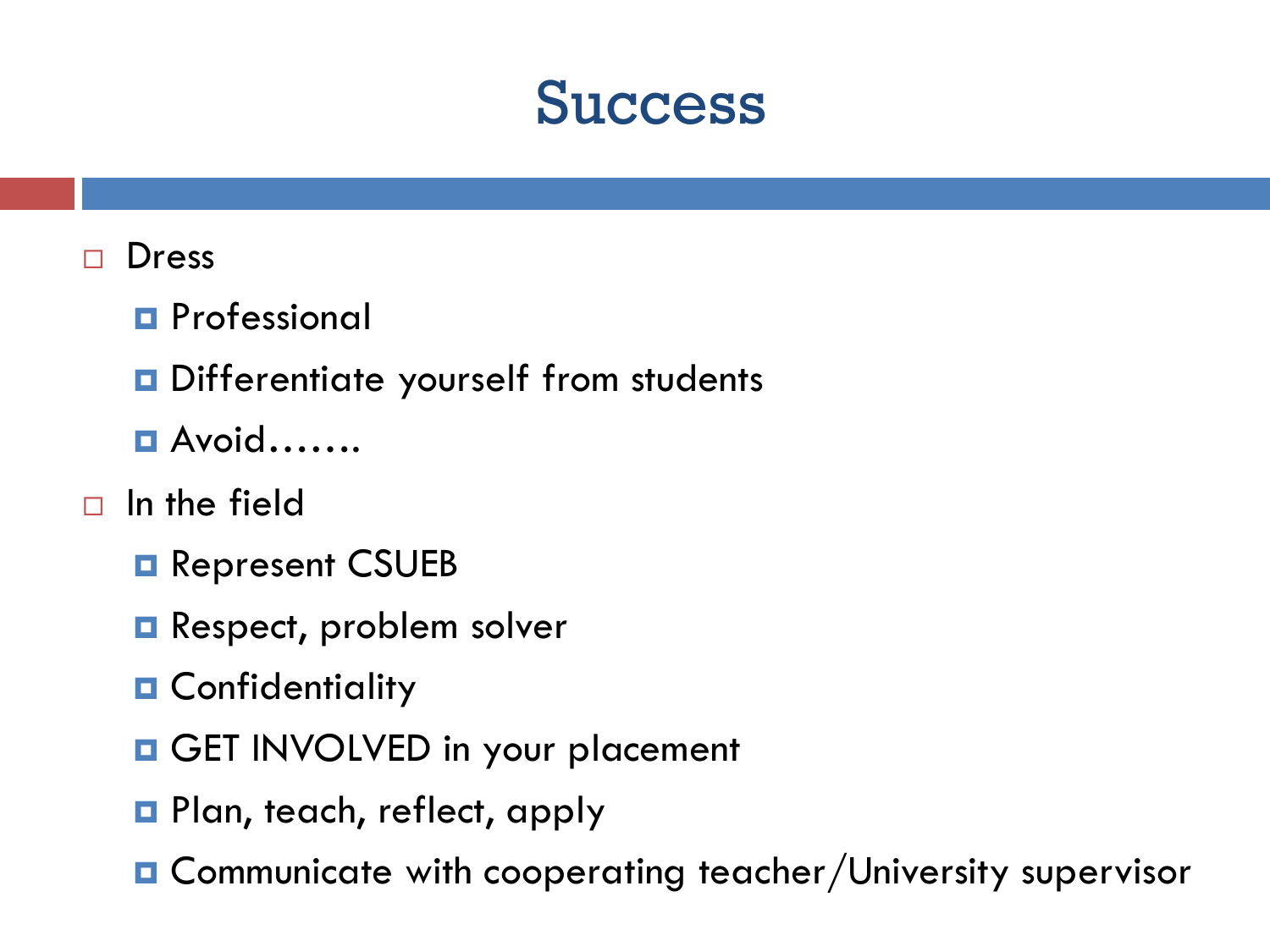#### **Success**

- $\Box$  Theory to practice GAP
- **Dissonance** 
	- **□ Changes, deadlines, errors, schedules**
	- **□** Assignments require your interpretation
	- Cannot tell you exactly what to do
- $\Box$  Problem solving
	- **D** NOT an individualized program
	- **□** Read first, follow instructions
	- **□** Ask cohort members (for your authorization)
	- **□ Use the University website**
	- **□** University resources: Financial Aid, Student Services Center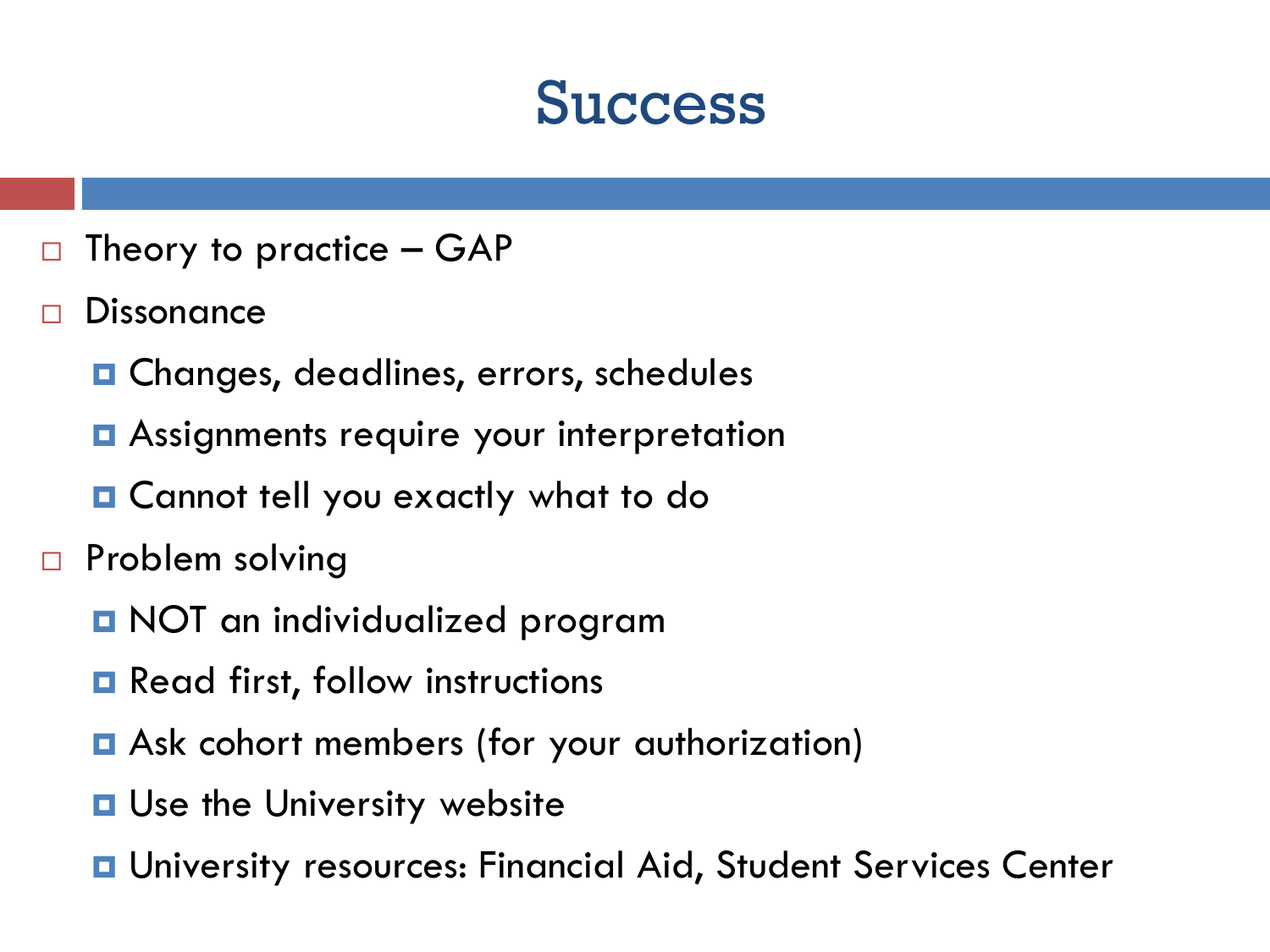#### **Materials**

- **D** CSSC Website
- □ Admitted and Enrolled Students
- □ Special Education dropdown
- □ Complete Emergency Contact Form
- □ Education Specialist Team Form
- $\Box$  Handbooks will be added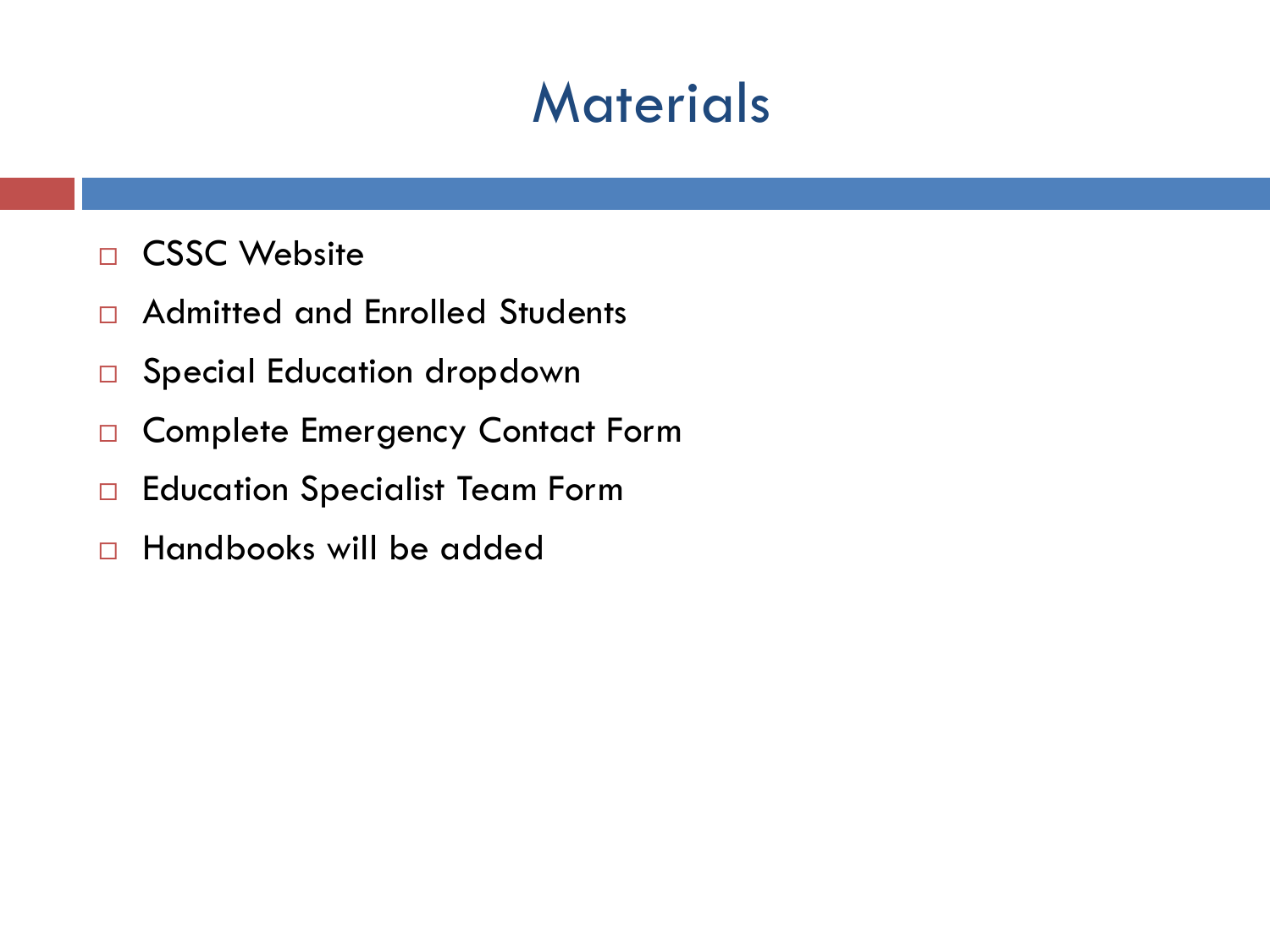### Other Information

- □ Accessibility Services
- □ Incomplete Grades
- □ Need for a Change in Program